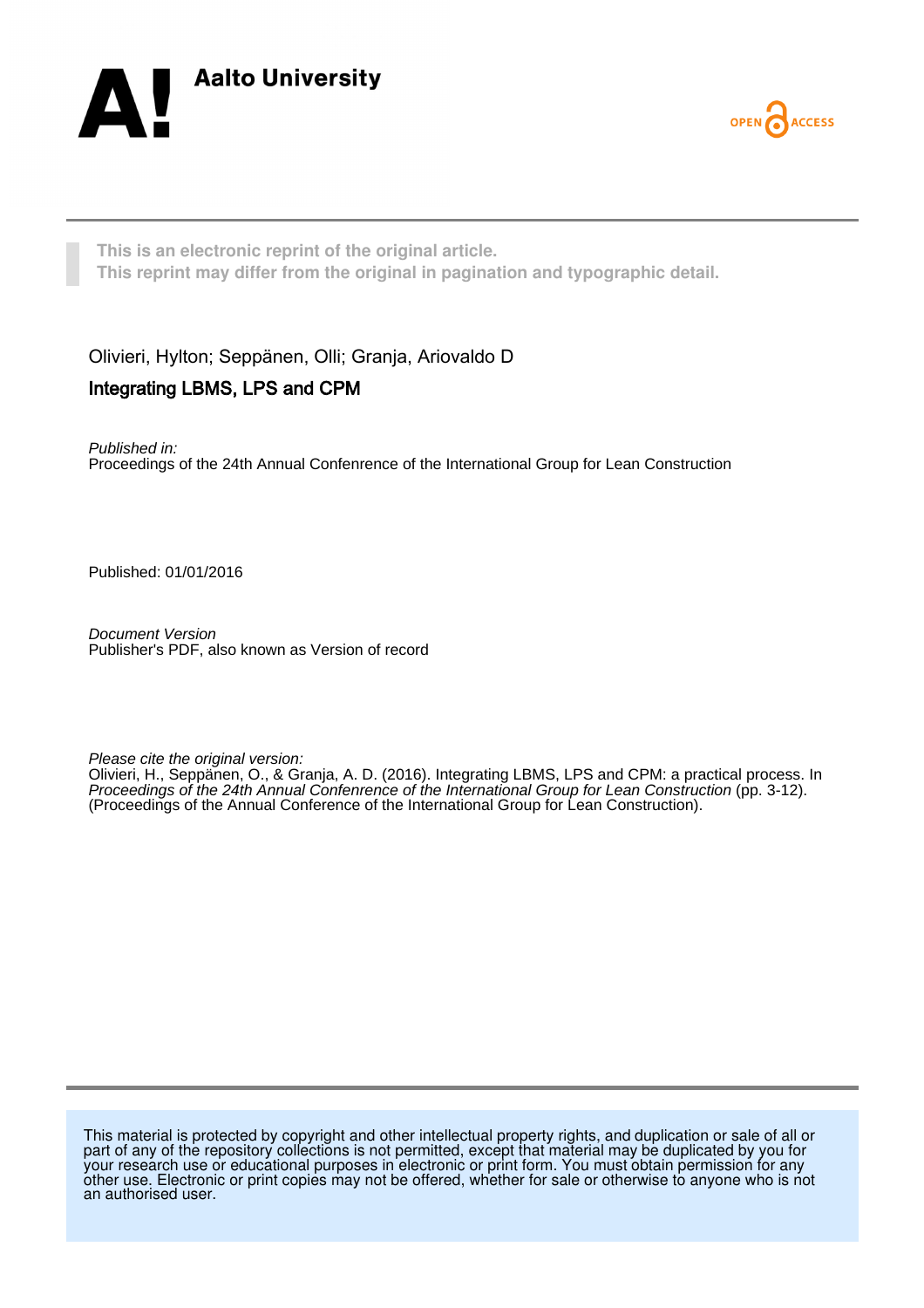Olivieri, H., Seppänen, O. and Granja, A. D. (2016). "Integrating LBMS, LPS and CPM: A Practical Process" In: *Proc. 24th Ann. Conf. of the Int'l. Group for Lean Construction*, Boston, MA, USA,sect.6 pp. 3–12. Available at: <www.iglc.net>.

# **INTEGRATING LBMS, LPS AND CPM: A PRACTICAL PROCESS**

**Hylton Olivieri <sup>1</sup> , Olli Seppänen<sup>2</sup> and Ariovaldo D. Granja<sup>3</sup>** 

# **ABSTRACT**

Despite the lean construction community criticism of Critical Path Method (CPM), it is impossible to ignore its widespread use. Furthermore, CPM is commonly considered a contractual requirement demanded by owners. On the other hand, Location-Based Management System (LBMS) and Last Planner System (LPS) have been successfully implemented in many construction projects. This article puts forward the proposition that there are synergies between these tools and their combined use could provide great benefits and fill some gaps.

The aim of this paper is to propose a practical process for integrating LBMS, LPS and CMP, in an attempt to improve planning and controlling processes in general, besides filling gaps related to delay analysis. A constructive research was developed through a case study, collecting data of a planning and controlling system used by a large construction company, which applies CPM and LPS tools. The processes and the main decisions of the project team were systematized in an integrated model, taking into consideration the project phases. Two additional propositions were formed to be validated in future case studies. Firstly, the integrated sources of data will help professionals to support decisions. Secondly, the schedules created with this integrated approach are better able to model workflow.

# **KEYWORDS**

 $\overline{a}$ 

Location-based management, Last planner system, Critical path method, production, delays.

# **INTRODUCTION**

There is a widespread use of Critical Path Method (CPM) in construction projects. In addition, in some countries such as Brazil or United States, this tool is commonly a contractual requirement demanded by owners. Furthermore, Galloway (2006) conducted a survey in the USA where 63% of the respondents indicated that they use CPM as a contractual requirement. In the same survey, 50% indicated that CPM helps to reduce delays and 46% believed that CPM minimizes the disputes between the contractor and owner. However, CPM has been criticized by the lean construction

<sup>&</sup>lt;sup>1</sup> PhD Student, Construction Management Research Laboratory (LAGERCON); Department of Architecture and Building, School of Civil Engineering, Architecture and Urban Design; University of Campinas, Brazil (UNICAMP), [hylton.olivieri@gmail.com](mailto:hylton.olivieri@gmail.com)

<sup>2</sup> Professor of Practice, Civil and Structural. Engrg. Dept., Aalto University School of Engineering, Espoo, Finland[, olli.seppanen@aalto.fi](mailto:olli.seppanen@aalto.fi)

Associated Professor, Construction Management Research Laboratory (LAGERCON); Department of Architecture and Building, School of Civil Engineering, Architecture and Urban Design; University of Campinas, Brazil (UNICAMP)[, adgranja@fec.unicamp.br](mailto:adgranja@fec.unicamp.br)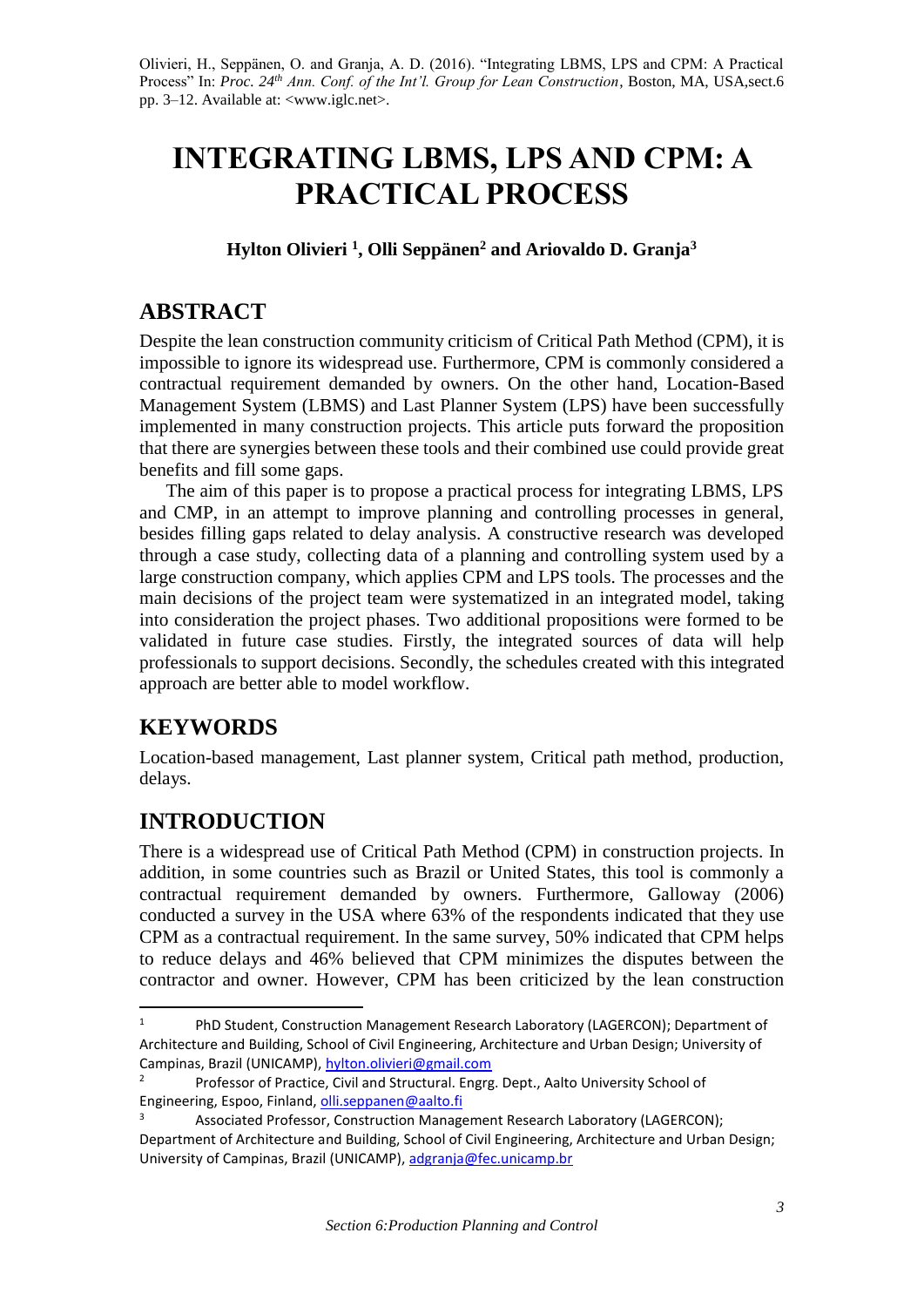community, especially in relation to the lack of schedule workflow, the focus on project control instead the production control, the poor quality of constraints analysis, the inadequate daily management of activities and the use of highly detailed schedules, even in the projects' beginning, where a lot of definitions and details are unknown. Many papers published in IGLC conferences point out the need of adjustment of CPM for construction (Mendes Jr. and Heineck 1998; Kala et al. 2012; Koskela et al. 2014). Additionally, the lack of a theoretical basis for construction project management has been pointed out in the literature (Halpin 1993; Koskela and Howell 2002; Cicmil and Hodgson 2006).

The term CPM is ambiguous and can be understood as an algorithm for calculating the project's critical path or, in a more complex way, as a planning and controlling technique, which incorporates some concepts such as Gantt charts. In addition, this technique is mainly focused on helping the project team to manage the time in a long term. In this paper, CPM is defined as a planning and controlling technique.

Location-Based Management System (LBMS) and Last Planner System (LPS) are complementary lean production and controlling tools, getting increased attention from lean practioners and have been implemented in many construction projects (Seppänen et al. 2010). These tools aim to decrease waste, increase transparency, improve predictability and improve flow (Seppänen et al. 2015). However, based on the authors' experience, in Finland, where LBMS is widely adopted but there is no tradition of using CPM schedules, time-related disputes are common and there is a lack of accepted rules for the management of delays. On the other hand, in countries where CPM is a contractual requirement, it has been difficult to completely replace it with LBMS and LPS because of risks related to lack of experience of using the tools to justify time extension claims. The practical result has been that the two systems have co-existed in the same project, which has resulted in confusion about which information to use for which decisions. The use of LBMS and LPS for delay analysis and owner reporting purposes would be the best way; however, their use in this situation has not yet been addressed.

The aim of this paper is to propose a practical process for the integration of LBMS, LPS and CPM in an attempt to improve production planning and controlling processes in general and fulfill gaps related to delay analysis. Working together, the three systems can offer a viable solution, as one system tends to compensate the shortcomings of others.

In terms of systems complementarity, Seppänen et al. (2015) explore the integration benefits of LPS and LBMS in the production planning and controlling phases, mentioning that is possible to add more definition to the master scheduling phase by defining the overall Location Breakdown Structure (LBS), which defines locations in the work level. In addition, the integration of CPM and LPS has been analysed and implemented by lean practioners (e.g., Huber and Reiser 2003). On the other hand, previous research with focus on combining CPM and LBMS has not been detailed in a high level, but it is important to remember that LBMS calculations are based on a modified CPM algorithm (Kenley and Seppänen 2010). Despite the additional layers of logic, buffers and forecasting in LBMS being useful for production planning and control purposes, carrying out the delay analysis is a challenging task. Therefore, at least in the short term, there may be a role for traditional CPM for this important contractual aspect.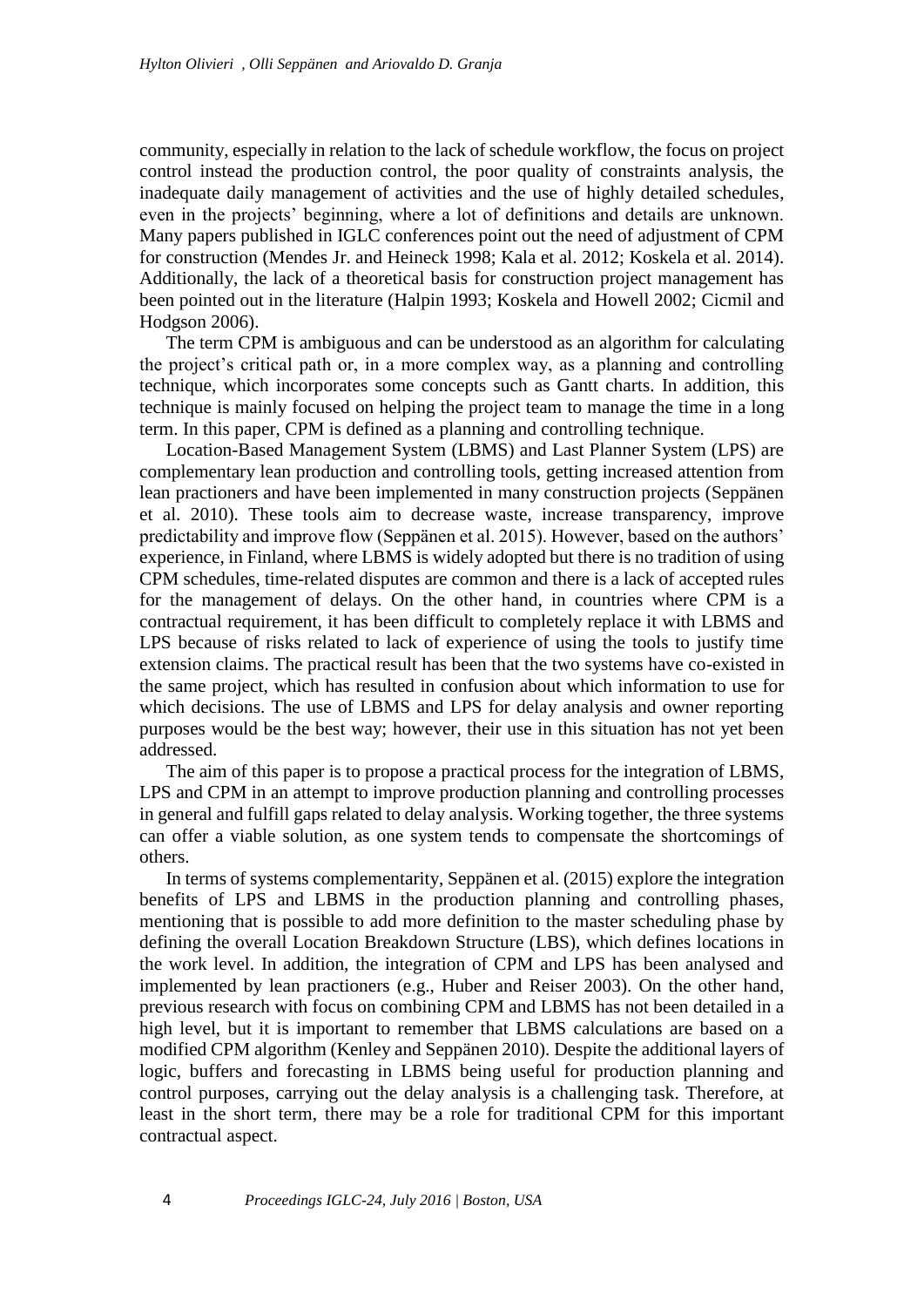# **RESEARCH METHOD**

This research can be classified as constructive research. This approach aims to generate scientific knowledge, developing an artefact to solve a real problem (Holmstrom et al. 2009). Despite their different underlying philosophies and controlling mechanism, the authors put forward the proposition that there are possible benefits of integrating LBMS, LPS and CPM in the course of all phases of the project. In addition, new process and best practices are required to support the project team decisions. An exploratory case study was developed to obtain a deep comprehension of the problem. The generated artefact is the proposed integrated model. Both artefact and proposition's development need to be tested in practice in future research.

The case study was carried out through data analysis of the main processes and tools used on planning and controlling system of a large Brazilian construction company, acting in the real estate market since 1980, with focus on construction projects for residential buildings, corporative and mixed use. The company has a matrix structure, where its projects apply the same processes, procedures and tools. The work of development and updating of planning tools is done by own teams. The company has a strong tradition in using LPS and CPM planning and controlling technique.

The main data were collected through electronical documents, considering procedures, schedules, spreadsheets and tools, used in a set of twenty already finished real projects. Furthermore, one of the authors of this work followed the performance of the projects on field. The unit of analysis used was the planning and controlling system. More than 100 documents were analysed during two months, considering the four main aspects of LBMS and LPS, i.e., (i) buffers, (ii) workflow, (iii) management of subcontractors and (iv) constraints. The main documents analysed were: CPM schedule, procurement schedule and EVA (earned value analysis), constraints meetings sheets, WWP (Weekly Work Plan), PPC (Percent Plan Completed), WBS (Work Breakdown Structure), measurements criteria, sequence patterns and attack plans.

After the case study analysis, the integrated model was developed. Firstly, the main processes related to scope and time were identified, for each project phase. Secondly, each process was classified in CPM schedule or LBMS schedule. Thirdly, the main decisions related to the project team were analysed. The processes and decisions were organized in a chart and were numbered from **[1]** to **[30]**, to facilitate following the model. Finally, the processes and decisions were described considering their main characteristics and an analysis of their impacts.

## **RESULTS**

The case study shows that the main processes and tools of the company are strongly rooted on traditional project management principles. Thus, as a characteristic of project management, the focus is on project control and not on production control, trying to obtain the production goals indicated in the CPM and EVA. There is a clear lack of attention in items such as locations, labor, resources, buffers management and continuous flow. Table 2 shows the main results taking into consideration the planning and controlling phases.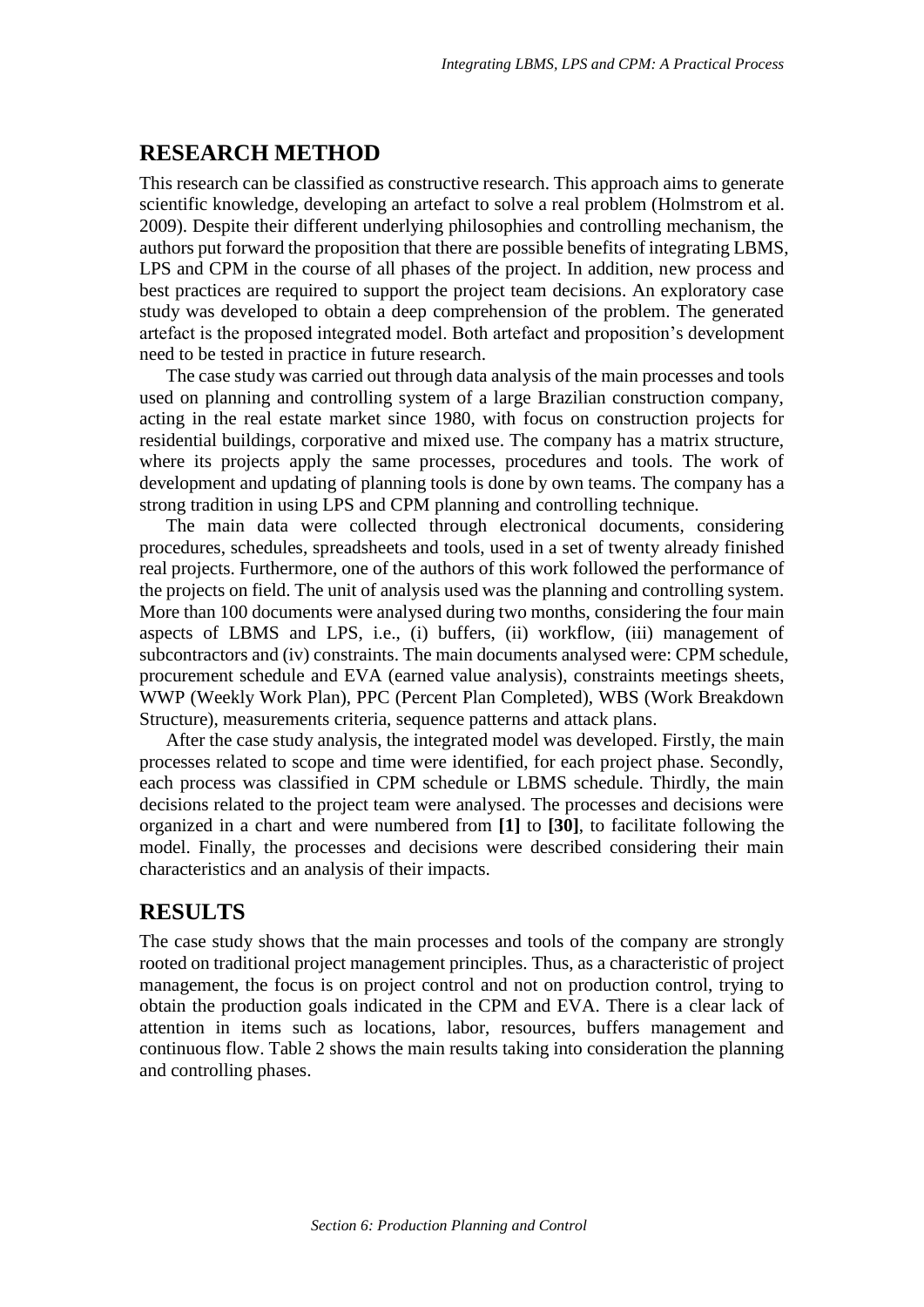| Table 2. Case study main tools and processes                                                                                                                                                                                                                                                                                                                                                                                                                                                                                                                                                                              |                                                                                                                                                                                                                                                                                                                                                                                                                                                                                                                                                                                                         |  |  |
|---------------------------------------------------------------------------------------------------------------------------------------------------------------------------------------------------------------------------------------------------------------------------------------------------------------------------------------------------------------------------------------------------------------------------------------------------------------------------------------------------------------------------------------------------------------------------------------------------------------------------|---------------------------------------------------------------------------------------------------------------------------------------------------------------------------------------------------------------------------------------------------------------------------------------------------------------------------------------------------------------------------------------------------------------------------------------------------------------------------------------------------------------------------------------------------------------------------------------------------------|--|--|
| <b>Planning phase</b>                                                                                                                                                                                                                                                                                                                                                                                                                                                                                                                                                                                                     | <b>Controlling phase</b>                                                                                                                                                                                                                                                                                                                                                                                                                                                                                                                                                                                |  |  |
| <b>CPM</b> schedule<br>The CPM schedule is the basis of the<br>system and has as end date that agreed<br>with the managers, which is different<br>from dates promised to the customer<br>(usually at least two months earlier).<br>The schedule is structured according to<br>$\overline{\phantom{0}}$<br>WBS and usually has more than 5,000<br>activities, which are based on the<br>divisions and on measurement criteria<br>established. The company adopts pattern-<br>sequencing models for the activities.<br>Attack plan<br>This plan divides the project into small<br>packages and defines the buildings' tasks | <b>Updating of CPM schedule and EVA</b><br>- The updating process happens only once<br>a month. The actual start and finish<br>dates of each task are inserted,<br>considering completed activities. The<br>analysis is often limited to the month<br>production and to the critical path.<br>- Considering that there is no LBS<br>applied, the level of detail of WBS is<br>not enough to attend the production<br>team needs.<br><b>Spreadsheet of production goals</b><br>- The link between CPM and production<br>teams: besides the activities to be done<br>in the period, each task' percentage |  |  |
| sequence of infrastructure, foundations<br>and concrete structure.<br>EVA<br>The estimated cost for each task is<br>inserted in the CPM schedule, generating<br>information for the development of the<br>EVA.                                                                                                                                                                                                                                                                                                                                                                                                            | share of costs are shown and it is<br>highlighted if the task belongs to the<br>construction critical path.<br><b>Look ahead planning</b><br>There is no scheduling during the look<br>$\equiv$<br>ahead process. The look ahead meetings<br>are used only to analyse the constraints.                                                                                                                                                                                                                                                                                                                  |  |  |
| <b>Procurement schedule</b><br>A procurement schedule is defined based<br>on the CPM dates and definitions of<br>procurement time, mobilization of<br>subcontractors and delivery time of<br>materials.                                                                                                                                                                                                                                                                                                                                                                                                                   | <b>WWP</b><br>- The PPC measurements are presented<br>every week to the subcontractors and<br>managers. There is a procedure, which<br>indicates the meeting steps. New tasks<br>divisions are done in the WWP.                                                                                                                                                                                                                                                                                                                                                                                         |  |  |

## Table 2: Case study main tools and processes

# **BUFFERS**

As the company only uses the CPM schedule, there is no formal buffer analysis, either in the planning phase or in the controlling phase. The critical path follows the general rule considering only zero float activities. Some floats are analysed only when the critical path indicates a time overrun during the tracking process. In these cases, the activities' durations are reviewed, new resources are planned or some activities are rescheduled to be parallel with the predecessors. Eventually, alerts are sent to the board of directors when the critical path cannot be reached or when the monthly EVA goals grow very high.

The average project duration is 24 months, without buffers. As a pattern for each project, the company adopts a project buffer of two months, inserted in the end of the project. This is basically a process to minimize delay risks of customers' dates. However, this buffer is "owned" by the organization. The project team's goals consider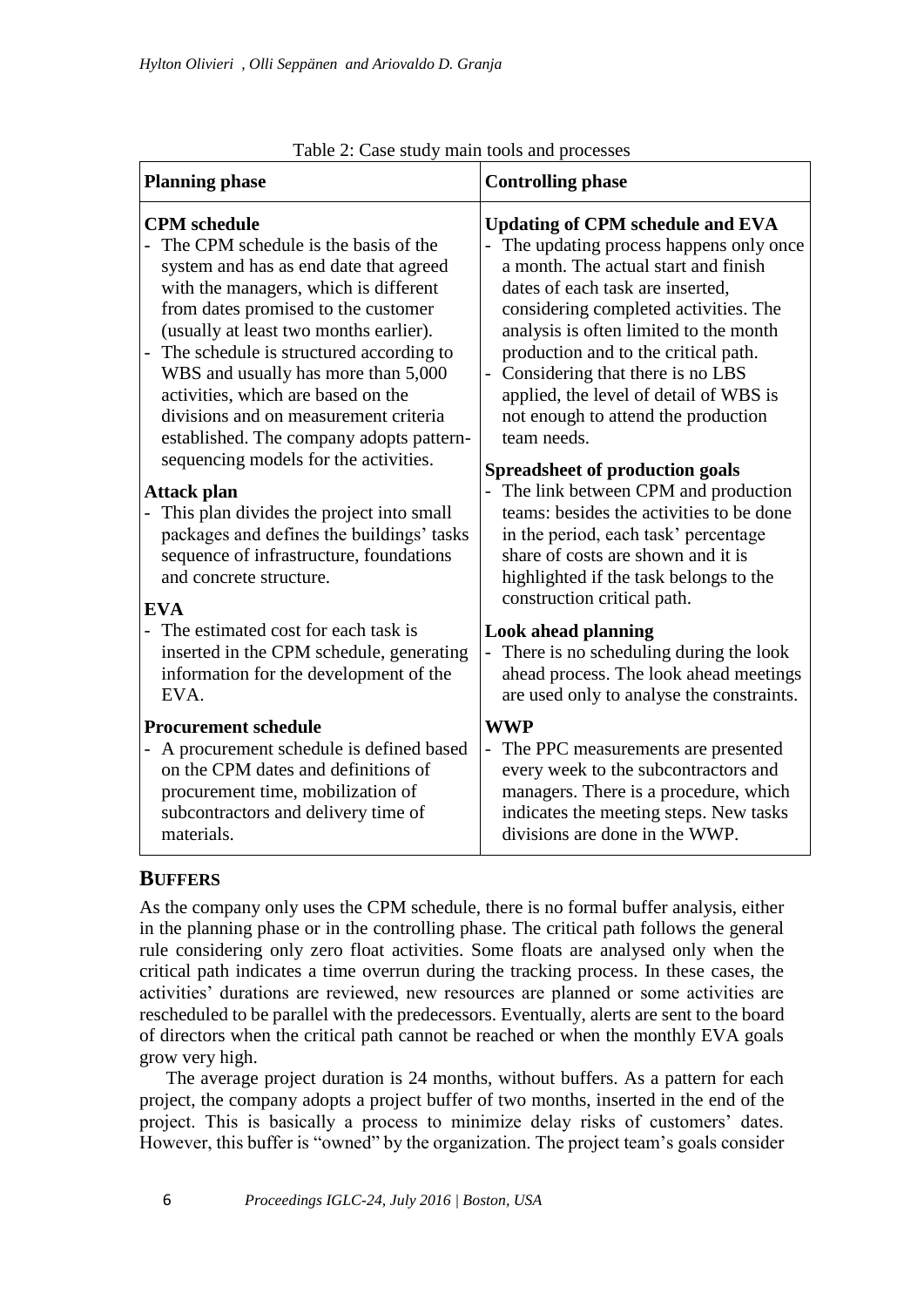the project end date without any buffer. Thus, there are two main dates to be considered: the team goal date and the customers date. These two dates are known by the whole team and subcontractors.

#### **WORKFLOW**

There is no formal workflow analysis, even during the planning phase. The managers prefer to work with the original pattern of CPM schedule and links defined by the company. The basic rule is to start tasks as soon as possible. Managers usually argue that there are a lot of uncertainties in the beginning of each task and, during this period, the crews work with a lower rate than their normal rhythm of production. Thus, no buffer analysis is formally applied and frequently there are no tasks with continuous workflow in the CPM schedule. After the concrete structure and masonry tasks, most of the activities are planned with the same duration, in a clear attempt to offer nonstop work to the subcontractors.

The company applies prerequisites sheets to start new tasks for the first time and to evaluate the conditions of work. When a task which cannot create value is identified, it is removed from the process, the work instruction is reviewed and the task is no more planned on the WWP. When the work instruction is modified, a formal instruction is given to the work team, in a short training managed by the quality team, in compliance with the quality procedures. No actions are formally registered in order to reduce processes' lead times and variations, but sometimes some instructions related to process improvement are verbally given directly to the production team. Some processes are simplified during the commitment planning, especially when the subcontractors are involved in the discussion.

#### **MANAGEMENT OF SUBCONTRACTORS**

The company usually works with a lot of subcontractors in its projects. Rather than using large subcontractors, the managers prefer a relationship with small subcontractors, specialized in each task, which frequently have less than thirty workers on the construction site. It is very common to find specialized subcontractors working in a lot of construction sites at the same time. The subcontractors are involved in the project scheduling discussions related to the WWP only. The majority of them have no ability to develop their own schedules or even discuss a long term plan. Usually, they follow the goals established in the CPM schedules, which are attached to their contracts. Each subcontractor's performance is monitored by the construction team, but delays are very common. On the other hand, claims are well controlled by contractual clauses.

There is a procurement schedule, which monitors around eighty main construction resources (such as steel bars, cement and waterproofing). This schedule considers the main tasks and the times required for the supply chain process, such as negotiation time, documental analysis and mobilization time. Procurement is weighted based on the representative budget of each resource. During controlling phase, the schedule is updated monthly and the needs are evaluated based on the constraints meetings. The schedule progress is monitored by the planners and engineers. The subcontractors' performance is analysed in the commitment plan and in a specific software.

## **CONSTRAINTS**

Referring to LPS tools, the company uses spreadsheets for identification, following up and removal of constraints and WWP. Last Planner System has been implemented only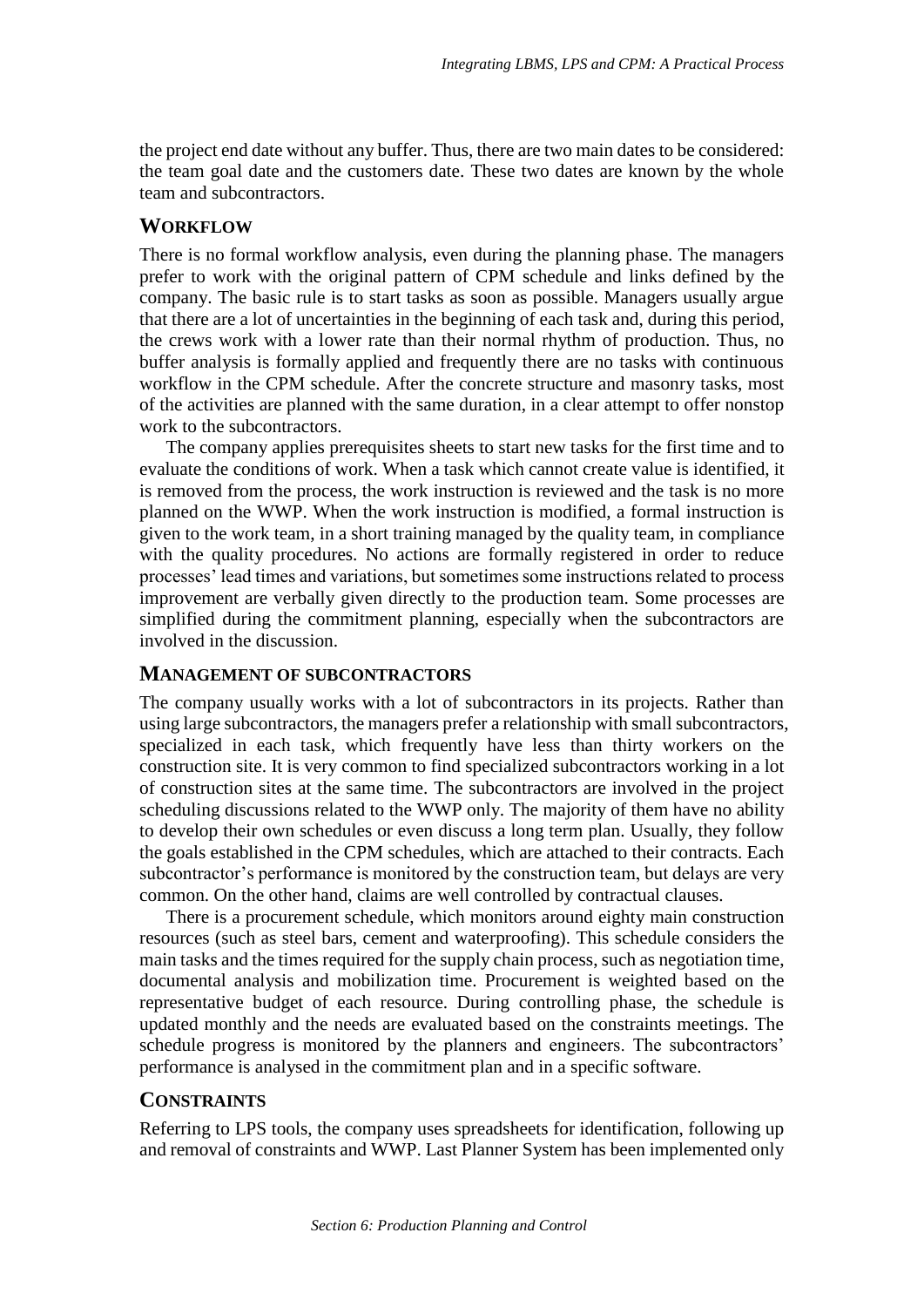partially, for example, there is no phase scheduling involving the subcontractors. Constraint analysis meetings occur monthly, with a high emphasis on the correct identification of constraints. The meetings with production teams are weekly and their results are registered in spreadsheets. In these meetings the goals are informed and discussed, in addition to presenting PPC results from previous periods.

With the adoption of LPS, generally speaking, the company obtains good results with the monthly constraints analysis meeting, increasing the productivity and helping the team to discover bottlenecks in the production process. They usually analyse the tasks three months ahead and, in some cases, specific resources that will be needed in the future. The company applies a procedure which indicates the necessary steps to conduct the meetings, including a set of constraint groups, the documents required and the professionals who must participate. An indicator which shows the percentage of removed constraints is applied and analysed by the managers.

#### **GAP ANALYSIS**

There is a procedure where the subcontractors' performance is monthly evaluated, in aspects related to time, quality, safety and cleaning. In addition, the commitment plan process evaluates the subcontractors' performance, but only considering aspects related to short term. However, even with these actions, there is no formal analysis of delay impacts related to each subcontractor standing alone or working in an integrated way with other subcontractors. Thus, delay analysis is not done systematically.

Despite the adoption of some concepts, LPS is not completely implemented: there is no phase scheduling involving the subcontractors and there is no scheduling on the look ahead planning process, which is focused only in constraints analysis. Furthermore, due to the lack of continuous workflow, the resource use is discontinuous.

The case study company needs a system where flow can be planned and controlled (i.e. LBMS) and LPS is completely implemented without compromising the ability to perform delay analysis and integrate other company functions, such as procurement, using CPM.

# **MAIN PROCESS AND DECISIONS**

Figure 1 shows the proposed integrated model divided into planning and controlling phases. In the following section, the main processes and decisions are described.

#### **PLANNING PHASE**

**[1]** The attack plan is developed based on an analysis of contractual phases (for example, three towers with different delivery dates), constraints of sequencing imposed by retaining walls and foundations, considerations and constraints of logistics, available resources and duration of tasks, weather conditions for each phase of the construction project (retaining walls, foundations, structure, façades and waterproofing) and safety conditions for each situation.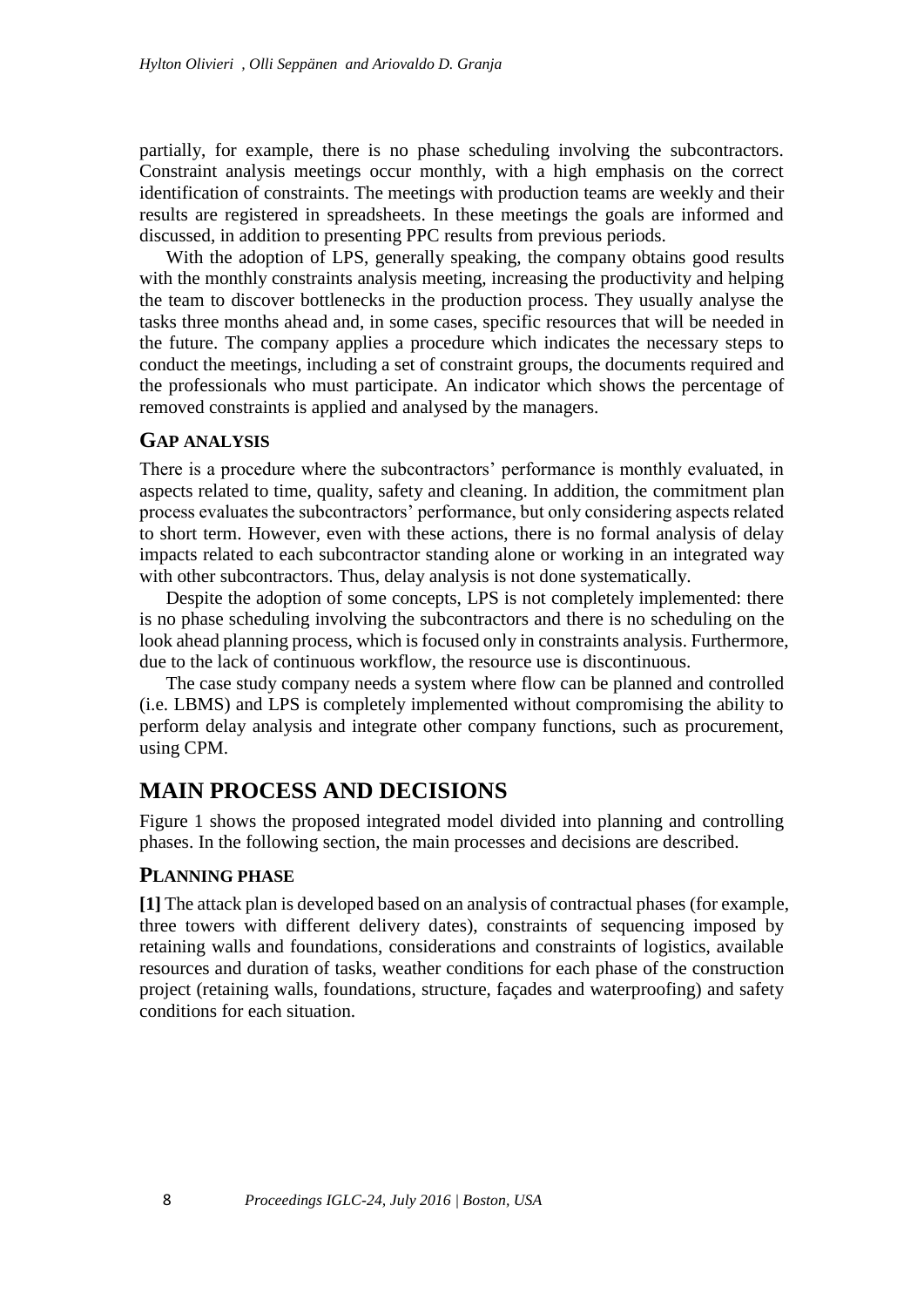| <b>Planning phase</b>                                                       |                                          | <b>Controlling phase</b>                         |                                                                           |
|-----------------------------------------------------------------------------|------------------------------------------|--------------------------------------------------|---------------------------------------------------------------------------|
| <b>Main processes</b>                                                       | <b>Main decisions</b>                    | <b>Main processes</b>                            | <b>Main decisions</b>                                                     |
| <b>LBMS</b> (focus on buffer analysis)                                      |                                          | <b>LBMS</b> (focus on workflow and buffers)      |                                                                           |
| [1] Attack plan<br>$[2] WBS = LBS$                                          | [3] Approve baseline:<br><b>WBS</b>      | [12] Weekly tracking or<br>even daily            | [13] Improve production<br>control; alarms                                |
| [4] Define activities,<br>quantities, sequences,<br>resources and durations | [6] Approve baseline:<br>LBMS schedule   | [14] Workflow analysis                           | [15] Improve flow:<br>modify links, durations;<br>improve work conditions |
| [5] Workflow and<br>subcontractor analysis                                  | [7] Approve<br>subcontractors' contracts | [16] Resources analysis                          | [17] Improve operational<br>resources                                     |
|                                                                             |                                          | [18] Subcontractors<br>performance               | [19] Increase or decrease<br>buffers                                      |
|                                                                             |                                          | LPS (focus on constraints and tasks)             |                                                                           |
|                                                                             |                                          | [20] Phase scheduling                            | [21] Increase or decrease<br>resources                                    |
|                                                                             |                                          | [22] Look ahead                                  | [23] Remove constraints                                                   |
|                                                                             |                                          | $[24]$ WWP                                       | [25] Identify root causes                                                 |
| <b>CPM</b> (focus on project analysis)                                      |                                          | <b>CPM</b> (focus on project control and delays) |                                                                           |
| [8] Insert continuous<br>workflow of LMBS                                   | [11] Approve baseline:                   | [26] Monthly tracking                            | [29] Increase or keep the<br>time of milestones and                       |
| [9] Insert buffers of<br>LBMS schedule                                      | CPM schedule, EVA<br>schedule and        | [27] Critical path analysis                      | subcontractors                                                            |
| [10] Critical path analysis                                                 | Procurement schedule                     | [28] Management of<br>buffers                    | [30] Alert of the end date<br>risks                                       |

Figure 1: Proposed integrated model, divided into planning and controlling phases and considering the main process and decisions

**[2]** Both CPM and LBMS schedules need to start with a common WBS and LBS. This procedure seeks to improve the quality of the schedules and the integration between them. The companies usually work with a standard WBS for the development of construction plans. From WBS´s definition, a smaller division for locations is defined, called LBS, which is defined for each construction project, taking into consideration the number of towers, floors and apartments or commercial rooms, the area of each of the units and the technical constraints, such as for example, separation and division of façades in which the elevator is installed. LBS is a fundamental part of LBMS. **[3]** The baseline of WBS and LBS must be approved by the project manager.

**[4]** The LBMS scheduling process starts with the physical measurement criteria of the tasks, which is targeted at establishing the way the physical progress of the construction project will be measured. After that, quantities and the construction sequence are defined, considering the attack plan definitions. The analysis of resources and activities duration are determined simultaneously during schedule optimization. Finally, buffers are inserted mainly to protect the schedule against cascading delay chains. **[5]** A workflow and subcontractors' analysis is needed at this moment. **[6]** As a product of this step, adjustments in the costs and project schedule are made, followed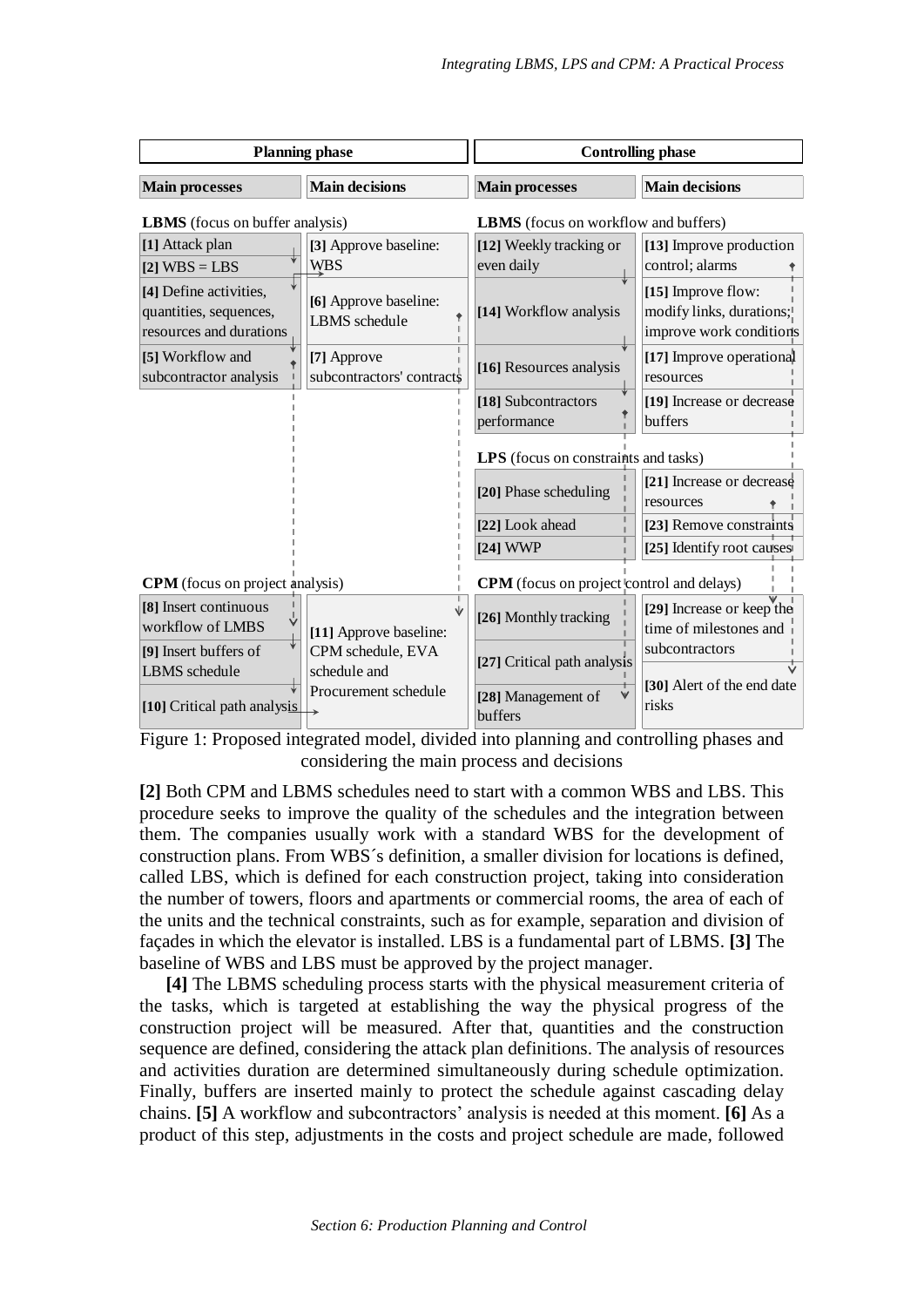by a baseline LBMS schedule. **[7]** During the planning phase, some key subcontractors' contracts are approved by the project team.

The CPM schedule is prepared based on the LBMS schedule on the same level of detail. Firstly, it is necessary to configure both CPM and LBMS calendars on the same basis. Secondly, the activities, links, sequences and durations defined in the LBMS schedule must be inserted in CPM schedule. **[8]** To achieve the same set of initial planned dates as in LBMS schedule, the CPM schedule is adjusted by inserting activity lags to model buffers and continuous flow. **[9]** Buffers must be inserted preferably as a new task or as a lag between activities and contain the same duration as LBMS buffers. **[10]** An analysis of the critical path is made, taking into consideration the main project milestones, the period when the main tasks are occurring, the main subcontractors' tasks and the monthly production required. **[11]** Finally, the EVA and the procurement schedule are developed based on the CPM and both CPM, EVA and procurement baseline are approved.

#### **CONTROLLING PHASE**

The proposed integrated model uses LBMS, LPS and CPM systems simultaneously. **[12]** The LBMS schedule is monitored weekly, or even daily. The activities completed are collected in field and updated in the schedules, considering the real start and finish dates and actual resources and quantities. The forecasts are compared with plans to detect future problems. Any identified future problems are discussed and control actions are planned to prevent them.

**[13]** The LBMS controlling process can be connected with the LPS to guide production control decisions and to generate alarms about upcoming production problems. **[14]** A workflow analysis is done to achieve continuous flow of crews. **[15]** In attempt to improve flow, the main decisions during this process involve modifying links and durations and improving work conditions of the subcontractors. **[16]** A resource analysis is done to evaluate the **[17]** operational resources and the necessity of adjustments. **[18]** An analysis of the subcontractors' performance may help the project team to **[19]** increase or decrease buffers. **[20]** The phase scheduling process involves subcontractors in the definition of common plans and makes it easy to commit to **[21]** increasing or decreasing resources.

**[22]** Look ahead meetings are done based on the LBMS schedules' update. The aim is to analyse the tasks that will occur on few weeks, listing the constraints that may require changes to plans. **[23]** Every week the constraints must be followed up by the construction project team. From the constraints meetings, the prerequisites of production are monitored and prioritized, evaluating in this way the necessary resources for executing the tasks. **[24]** The WWP process divides the activities by team and by day of the week, who commit to the plan. The success of this WWP is measured by PPC and any plan failures are investigated allowing **[25]** the identification and treatment of root causes for not completing the activities.

**[26]** The CPM and Procurement schedules are usually updated monthly, based on the information generated by the updating of LBMS. The actual start and finish dates of LBMS are inserted in the CPM schedule. The LBMS forecasts are not inserted in CPM, which keeps the originally planned durations and sequences. If the CPM schedule starts to deviate a lot from LBMS schedule, a schedule revision may be submitted to the Owner based on the process defined in the scheduling specification.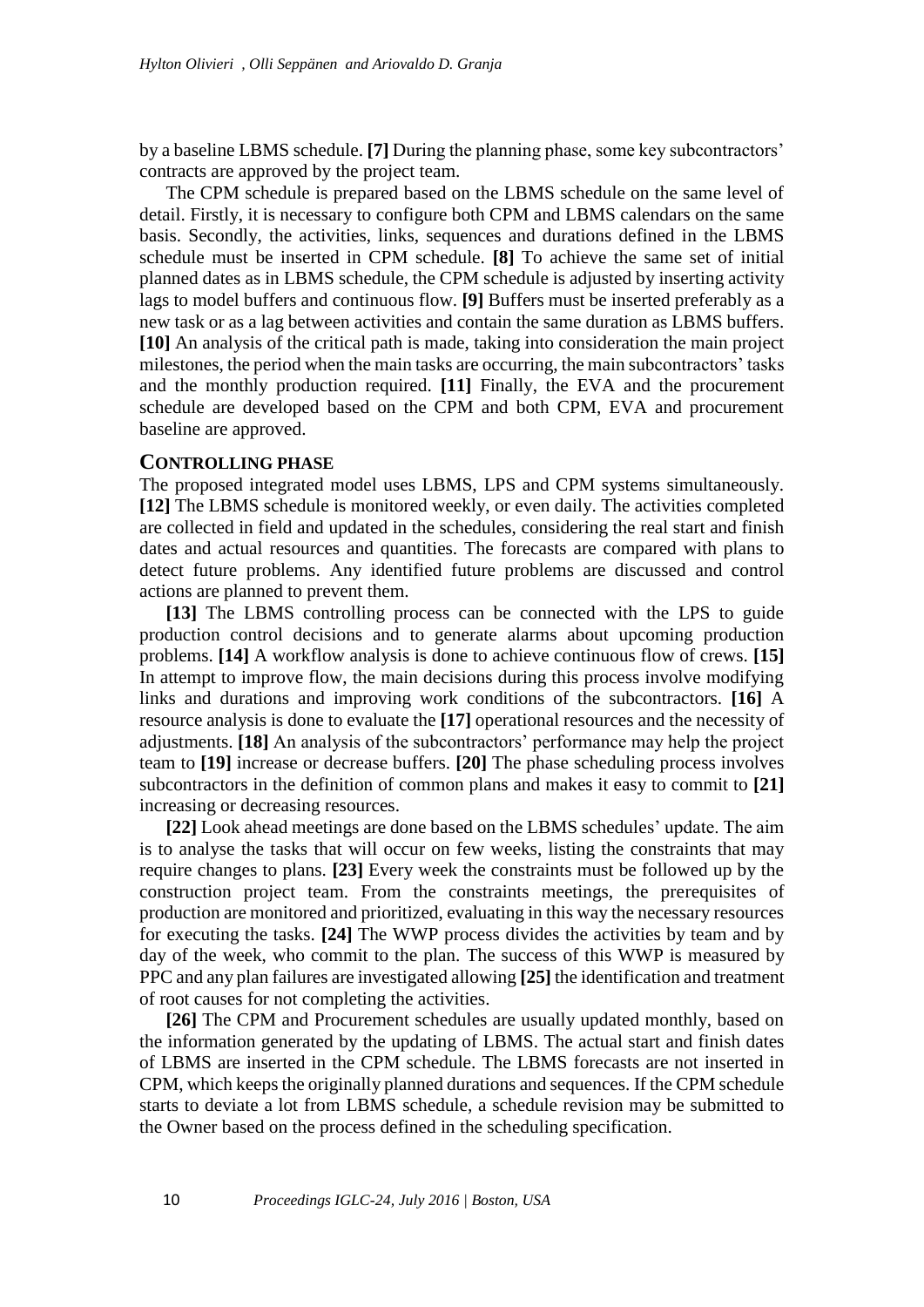With the tracking of CPM and EVA it is possible to evaluate the progress of the construction project, as well as compare with the established baseline. In the CPM schedule it is possible to monitor delays on the Critical Path and in EVA the percentage progress of tasks. Procurement schedule is updated considering the predicted and accomplished dates of main resources, allowing a follow up of results.

**[27]** With the insertion of the LBMS actual dates is possible to calculate in CPM the total amount of delays on critical path and evaluate the impact of any change orders and delays, such as weather delays and design delays. In CPM, the same actual start and finish dates will result in different dates because the CPM algorithm does not take into account continuous work or adjust durations based on forecasts. Therefore, it can be used to achieve the traditional project management objectives. The critical path and the main milestones are checked to evaluate the risks of delays. **[28]** The buffers' durations inserted in the planning phase can be modified if necessary. A subcontractors' analysis is applied in attempt to compare the original buffers and milestones with the forecasts.

**[29]** LBMS forecasts dates will be different from CPM activity dates. CPM will be used to evaluate the critical path and to supply enough information to the project team related to delay analysis and subcontractors' performance, increasing or decreasing the original time of buffers and subcontractors. On the other hand, LBMS is more appropriate to analyse continuous workflow, buffers, durations, forecasts and to determine control actions to recover delays and it is the operational schedule which can be connected with LPS constraints analysis and daily management of activities. **[30]** Both LBMS and CPM schedules can supply information to develop monthly reports to the owner and to the project team. CPM will provide information to analyse delays, and the performance of subcontractors and the project. LBMS will provide information related to production control and the necessary actions to improve flow and recover delays.

## **CONCLUSIONS**

The integrated model systematizes the integration of three distinct, but complementary systems, which are LBMS, LPS and CPM. The processes and decisions were developed based on using LBMS and LPS to run operations but having an aligned CPM schedule which can be used for traditional project management purposes, such as delay analysis. Standing alone, each system is strong in some areas but requires improvements in others. Thus, it is expected that through further artefact implementation, the proposed integrated model can compensate the deficiencies of using the planning and controlling systems in an isolated manner or by running various systems in parallel with no integration. Two additional propositions were formulated and need to be validated in future research. Firstly, the integrated process will help professionals to choose the best set of data to support their decisions, including both project managers and operation team. Secondly, the schedules created with this integrated approach are better able to model workflow, help managers to analyse and communicate delays and to decide about the best approach to the critical path.

## **REFERENCES**

Cicmil, S. and Hodgson, D. (2006). "New possibilities for project management theory: a critical engagement." *Project Management Journal*, 37(3), 111–122.